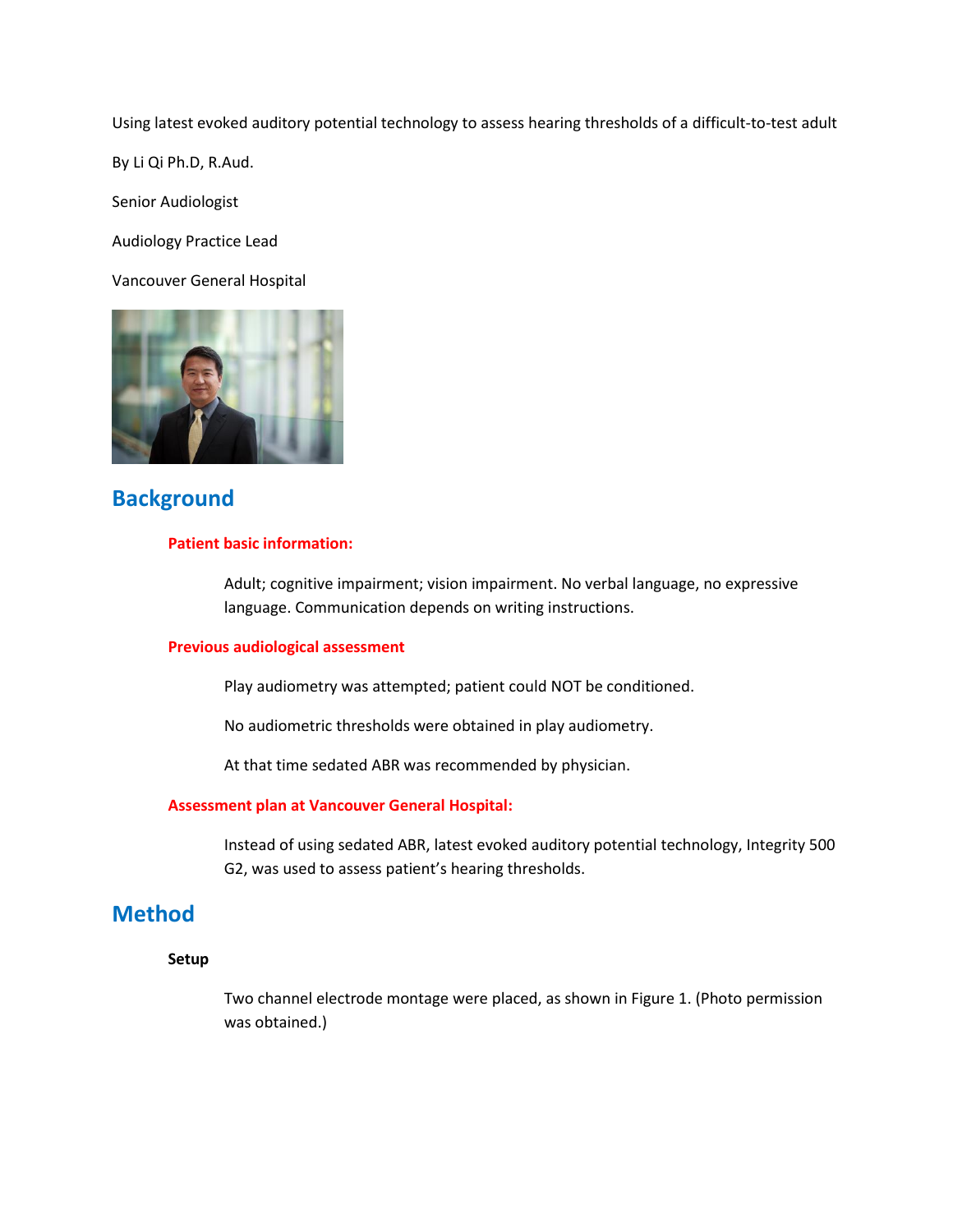

Figure 1: Electrodes montage

### **Environmental conditions:**

Regular office room (non sound booth); 2 active cell phones

**Impedance check:** Excellent as shown in Figure 2.

| <b>Patients</b>                                                                                               | <b>Database</b> | Protocol                   | System                                                                                                                                                | <b>About</b>              |            | Exit                       | ņс                                                                                                                                   | <b>Bluetooth</b> Q                                        |  |
|---------------------------------------------------------------------------------------------------------------|-----------------|----------------------------|-------------------------------------------------------------------------------------------------------------------------------------------------------|---------------------------|------------|----------------------------|--------------------------------------------------------------------------------------------------------------------------------------|-----------------------------------------------------------|--|
| I I I V V V SS/SE - SP AP EL PI NI P2 - AB AB<br>Right Ear (stimulus in dB nHL)                               |                 |                            | ×<br>Marge]<br>No Norms Available<br>YAxis 0.30 j/  <br>Left Ear (stimulus in dB nHL)                                                                 |                           |            |                            | <b>Algorithm</b><br><b>SOAP-Kalman Weighted</b><br><b>Notch Filter</b><br>Off                                                        |                                                           |  |
|                                                                                                               |                 | $0.30 \mu V$               |                                                                                                                                                       |                           |            | $0.30 \text{ }\mu\text{V}$ | <b>Masking Level</b><br><b>Polarity</b>                                                                                              | <b>None</b><br>Rarefaction                                |  |
|                                                                                                               |                 | Electrode Impedances, kOhm |                                                                                                                                                       |                           |            | . .                        |                                                                                                                                      |                                                           |  |
|                                                                                                               |                 | Ground                     | 15                                                                                                                                                    |                           | 5.0<br>8.0 |                            |                                                                                                                                      | o                                                         |  |
|                                                                                                               |                 | Non-inverting              | 0.5                                                                                                                                                   |                           | 50<br>8.0  |                            |                                                                                                                                      | 125<br>$\overline{2}$<br>1                                |  |
|                                                                                                               |                 | Inverting 1                | 0.5                                                                                                                                                   |                           | 50<br>80   |                            |                                                                                                                                      | $\mathbf{0}$<br>$\mathbf{o}$<br>$\alpha$<br>$\mathbf{o}$  |  |
|                                                                                                               |                 | Inverting 2                |                                                                                                                                                       |                           | 50<br>8.0  |                            |                                                                                                                                      | $\boldsymbol{\alpha}$                                     |  |
|                                                                                                               |                 |                            |                                                                                                                                                       |                           |            |                            |                                                                                                                                      |                                                           |  |
|                                                                                                               |                 |                            |                                                                                                                                                       |                           |            | Close                      |                                                                                                                                      | 100                                                       |  |
| <b>D</b>                                                                                                      |                 |                            |                                                                                                                                                       |                           |            |                            |                                                                                                                                      | <b>Test</b><br>Channel 1 (ms)<br><b>Electrode Contact</b> |  |
| Latency (ms)<br>Test Consitions                                                                               |                 |                            | Com Coet   RN UV   Lime   F. ms   Il ms   Ill ms   IV ms   V ms   V ms   I-Ill ms   III-V ms   I-V ms   I-F UV   V-V HV   V-I UV   Stat-S ms   Stat-F | $\alpha$<br>Listency (ms) |            |                            |                                                                                                                                      |                                                           |  |
|                                                                                                               |                 |                            |                                                                                                                                                       |                           |            |                            | Clinical<br>Summary                                                                                                                  | Latency<br>Intensity                                      |  |
| dux Type: 1 kHz Transducer ID: 49406 - 49411-2015-11-13 Transducer Type: ER-3A Amplifer ID: AV0176-2017-03-28 |                 |                            |                                                                                                                                                       |                           |            | ٠                          | Montage Notes (does not affect testing):<br>$(-)$<br>(7)<br>(1)<br><b>Sellie was</b><br>$\bullet$ lines.<br>$\overline{\phantom{a}}$ |                                                           |  |

Figure 2: Impedance Check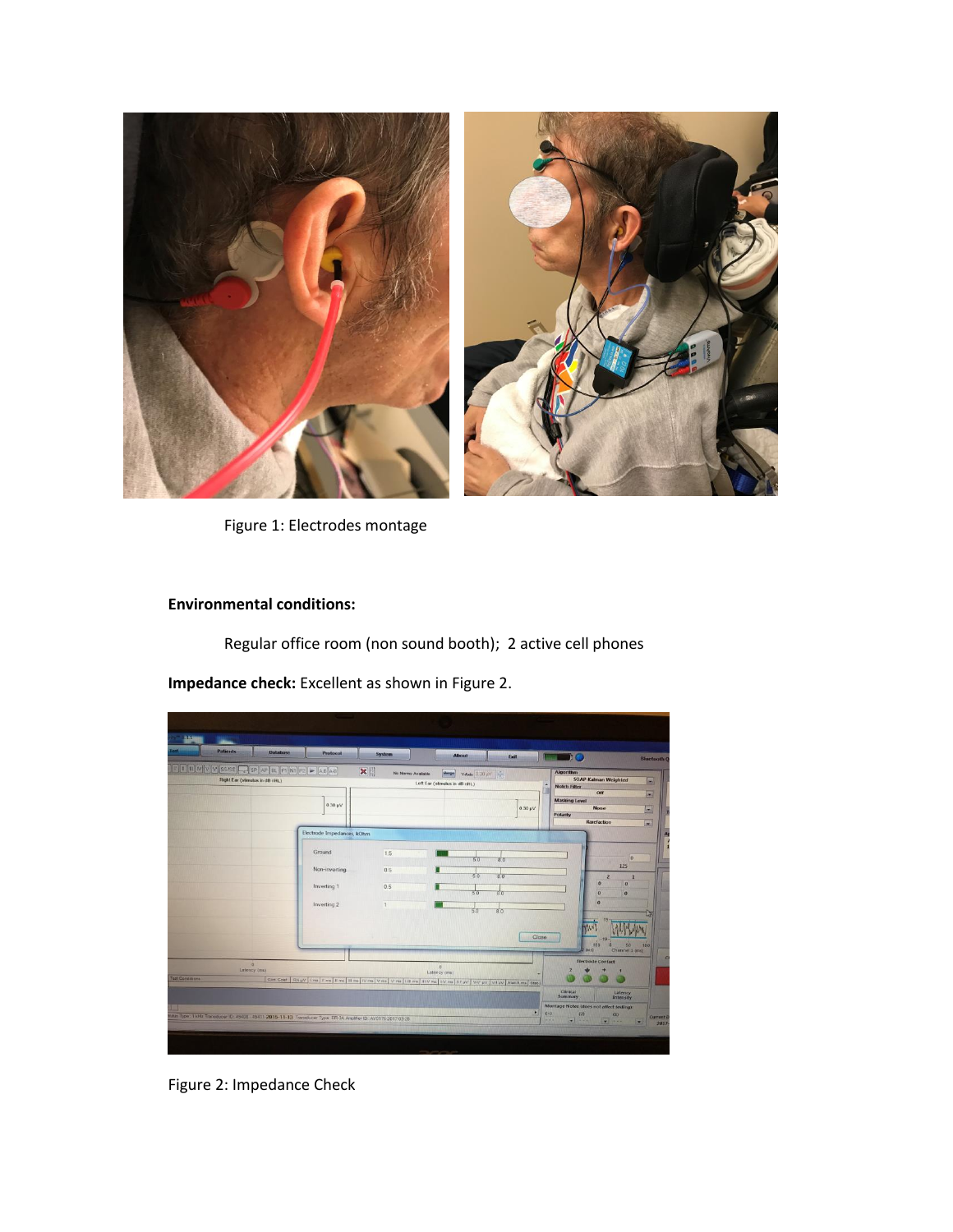# **Results**:



Hearing thresholds at 500, 1000, 2000 and 4000 Hz were obtained bilaterally as shown in Figures 3 & 4

Figure 3: hearing thresholds results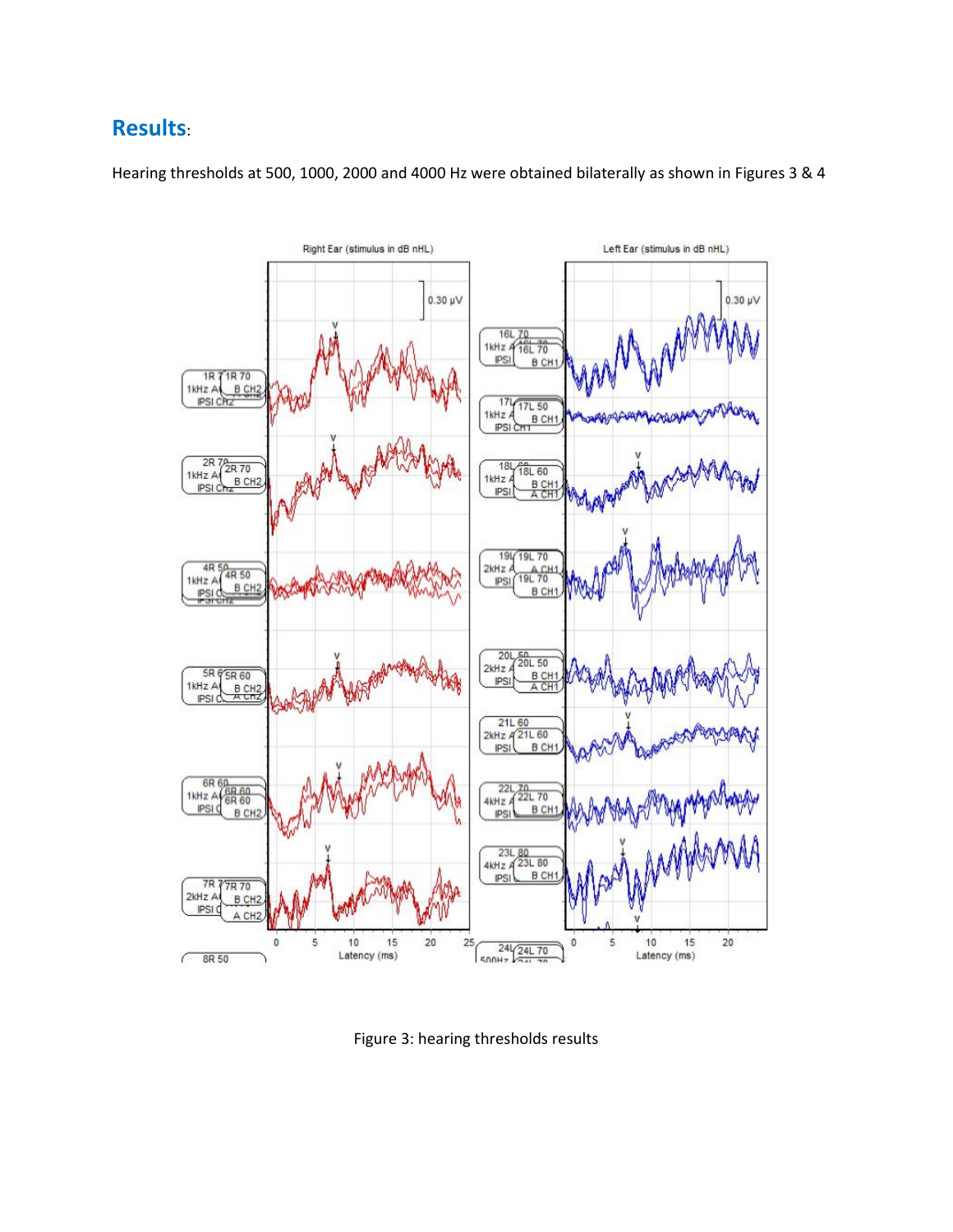

Figure 4: Hearing thresholds results